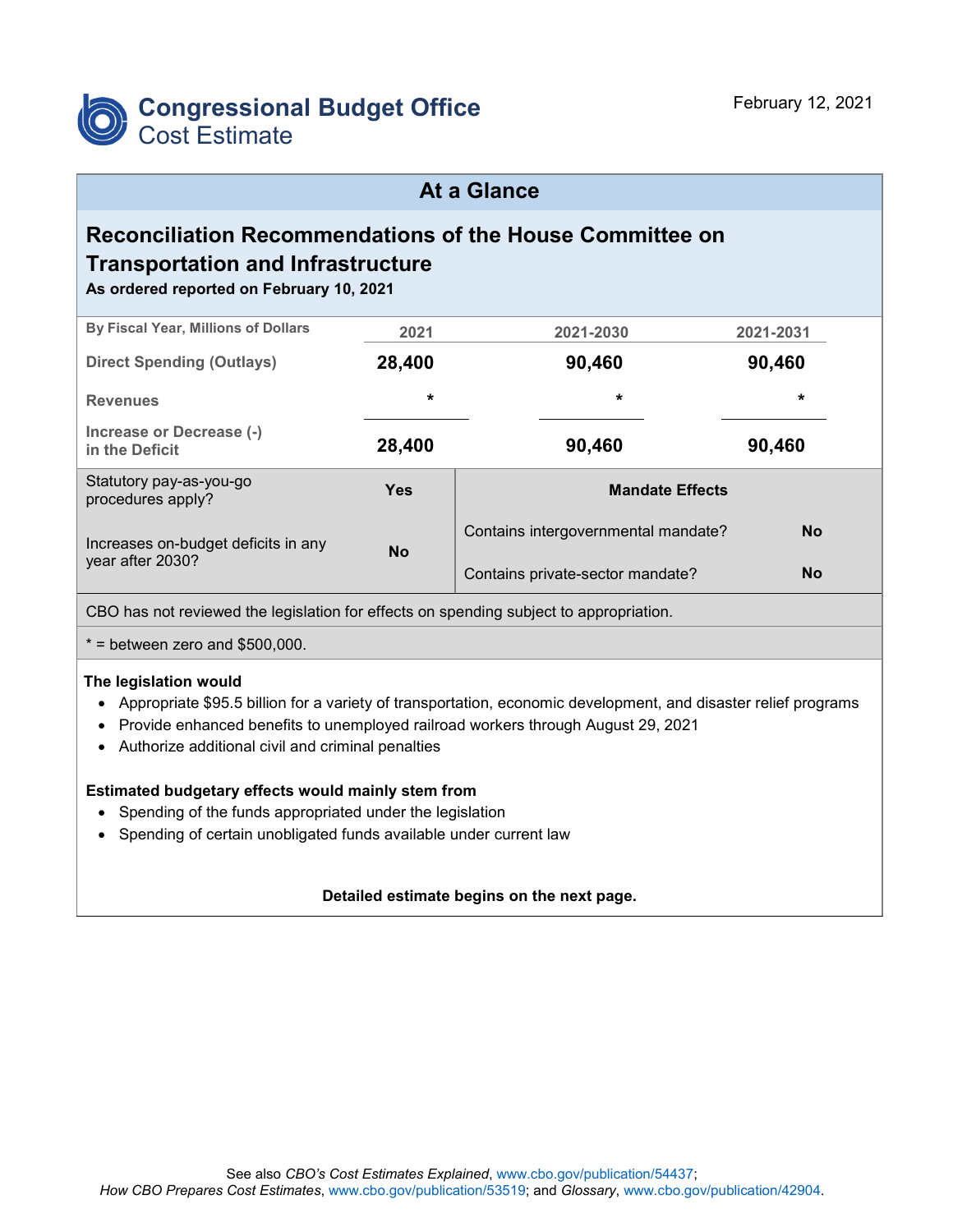#### **Summary**

S. Con. Res. 5, the Concurrent Resolution on the Budget for Fiscal Year 2021, instructed several committees of the House of Representatives to recommend legislative changes that would increase deficits up to a specified amount over the 2021-2030 period. As part of this reconciliation process, the House Committee on Transportation and Infrastructure approved legislation on February 10, 2021, with a number of provisions that would increase deficits.

The reconciliation recommendations of the House Committee on Transportation and Infrastructure would appropriate about \$95.5 billion to assist public and private entities prevent, prepare for, and respond to the coronavirus pandemic. The legislation also would provide enhanced benefits to unemployed railroad workers through August 29, 2021, and establish additional civil and criminal penalties.

# **Estimated Federal Cost**

The estimated budgetary effect of the legislation is shown in Table 1. The costs of the legislation fall primarily within budget functions 400 (transportation), 450 (community and regional development), and 600 (income security).

## **Basis of Estimate**

For this estimate, CBO assumes that the reconciliation recommendations will be enacted by the end of March 2021.

CBO estimates that enacting the reconciliation recommendations would increase direct spending by roughly \$90.5 billion over the 2021-2030 period and would increase revenues by an insignificant amount over the same period.

## **Subtitle A – Transportation and Infrastructure**

To fund activities to prevent, prepare for, and respond to the pandemic, Subtitle A would appropriate:

- \$50 billion for the Federal Emergency Management Agency to respond to major disasters and to cover funeral expenses related to COVID‐19, the disease caused by the coronavirus, beyond December 31, 2020, when authority to cover those expenses is set to expire;
- \$30 billion for the Federal Transit Administration to provide grants to transit agencies mostly for operating expenses to maintain payroll for employees and contractors;
- \$8 billion for the Federal Aviation Administration to provide grants to airports for operations and debt service costs, to relieve airport concessions from rent and minimum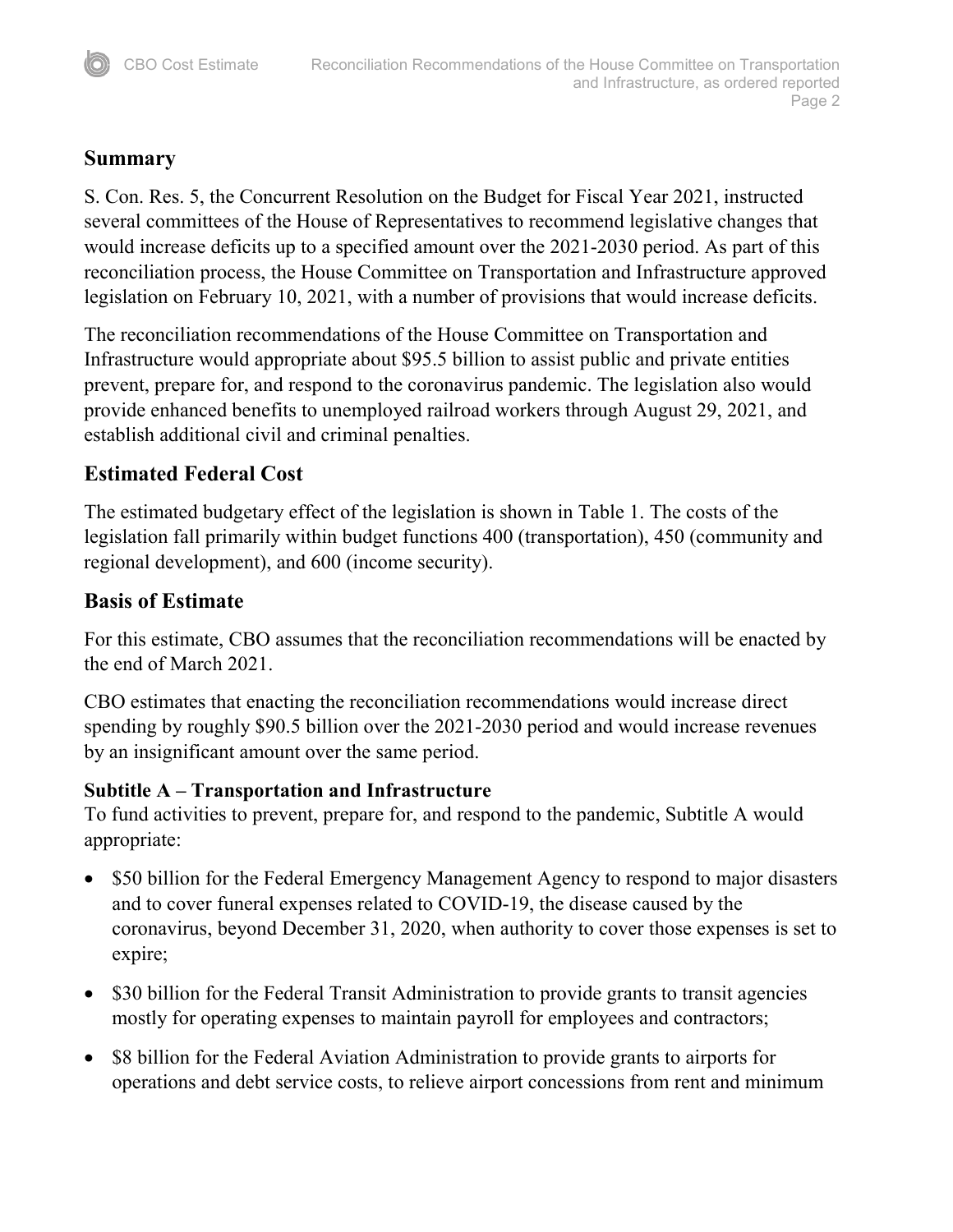annual guarantees, and to increase the federal cost share to 100 percent for airport development grants awarded in 2020 or 2021;

- \$3 billion for the Economic Development Administration to provide grants to economically distressed communities based on the economic injury resulting from the pandemic;
- \$1.5 billion for the Federal Railroad Administration to provide additional grants to the National Railroad Passenger Corporation; and
- \$1.5 million from the Harbor Maintenance Trust Fund for the Great Lakes St. Lawrence Seaway Development Corporation to conduct activities related to the Seaway International Bridge.

Based on historical spending patterns for similar activities, CBO estimates that implementing those provisions would increase direct spending by \$87.4 billion over the 2021-2030 period.

## **Subtitle B – Aviation Manufacturing Jobs Protection**

Subtitle B would appropriate \$3 billion for the Department of Transportation to provide payroll support to eligible aviation manufacturers and maintenance firms for a period no longer than six months. In addition, section 7102 would authorize new civil and criminal penalties for businesses that provide false or misleading information under the program.

Based on historical spending patterns for similar activities, and using information from industry groups on employee compensation, CBO estimates that the payroll support program would increase outlays by \$3 billion over the 2021-2030 period.

CBO further estimates that any increases in collections of civil and criminal penalties (which are recorded in the budget as revenues) would be insignificant under the bill. Criminal penalties are deposited in the Crime Victims Fund and are later spent without further appropriation. CBO expects that any additional revenues and associated direct spending would not be significant in any year or over the 2021-2030 period because of the relatively small number of cases likely to be affected.

## **Subtitle C – Continued Assistance to Rail Workers**

Subtitle C would provide enhanced benefits to unemployed railroad workers through August 29, 2021. Using information provided by the Railroad Retirement Board, CBO estimates that these benefits would be funded through unobligated balances. This subtitle also would appropriate \$28 million to the Railroad Retirement Board in 2021, primarily for information technology improvements and additional hiring as needed to administer the Railroad Unemployment Insurance Act. CBO estimates this subtitle would increase outlays by \$108 million over the 2021-2030 period.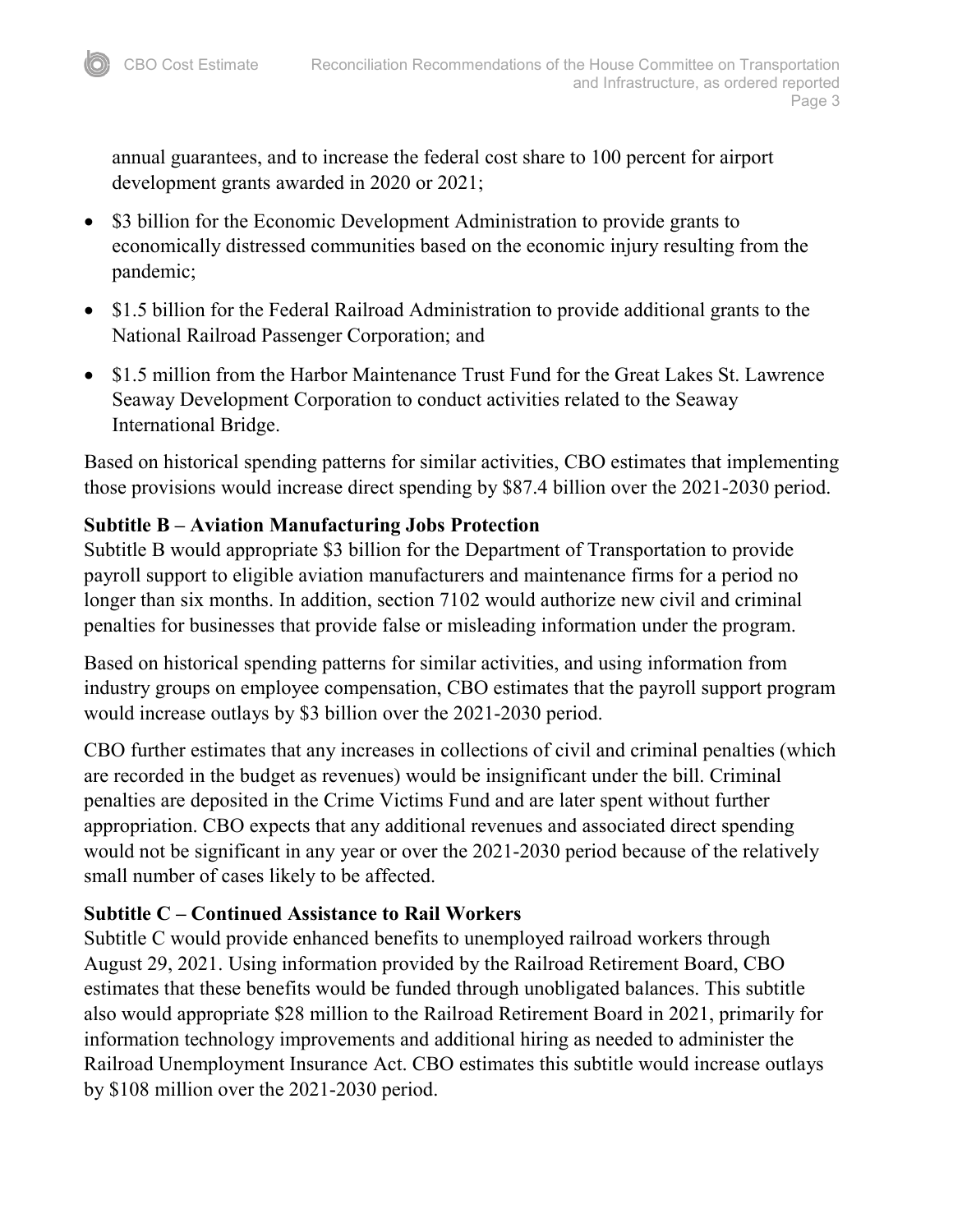# **Pay-As-You-Go Considerations:**

The Statutory Pay-As-You-Go Act of 2010 establishes budget-reporting and enforcement procedures for legislation affecting direct spending or revenues. The net changes in outlays and revenues that are subject to those pay-as-you-go procedures are shown in Table 1.

# **Increases On-Budget Deficits in any Year after 2030:** No.

#### **Mandates:** None.

#### **Estimate Prepared By**

Federal Costs:

Meredith Decker for Railroad Retirement Aaron Krupkin for aviation-related proposals Dan Ready for Railroad Retirement Robert Reese for transportation programs Jon Sperl for economic development and federal emergency management

#### Mandates:

Rachel Austin Brandon Lever

## **Estimate Reviewed By**

Sheila Dacey Chief, Income Security and Education Cost Estimates Unit

Susan Willie Chief, Natural and Physical Resources Cost Estimates Unit

H. Samuel Papenfuss Deputy Director of Budget Analysis

Theresa Gullo Director of Budget Analysis